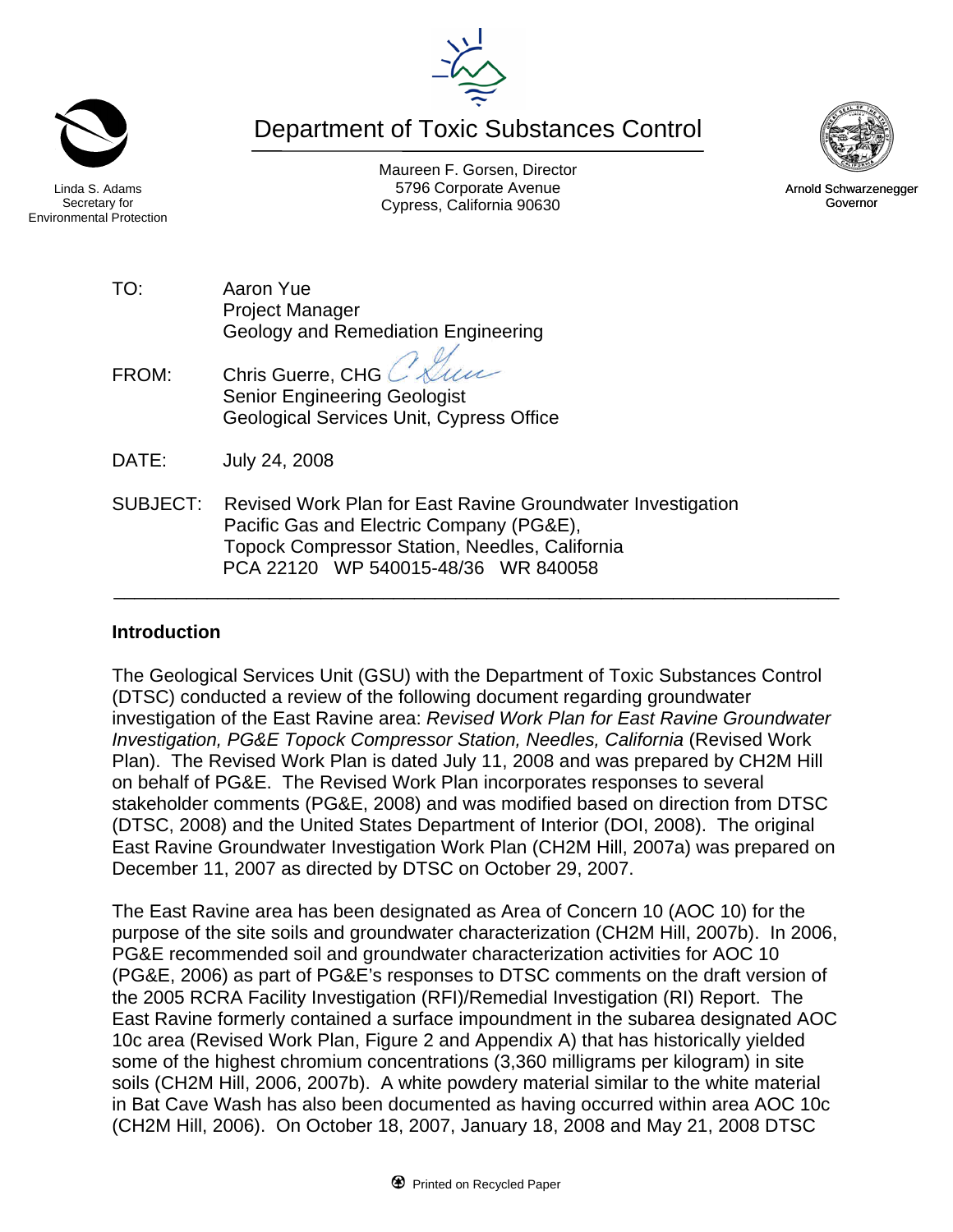Aaron Yue July 24, 2008 Page 2

staff observed white powdery material at the surface of the East Ravine wash within AOC 10d and between AOC 10d and AOC10c. Sampling results of the white powdery material are documented in the attached GSU memorandum (GSU, 2008). Chromium has also been detected in groundwater in bedrock well MW-23 in 2006 and 2007 at concentrations greater than 1,000 ug/L (CH2M Hill, 2007c, 2007d, and 2007e).

The Revised Work Plan proposes to install a shallow alluvial well and deeper bedrock well at two primary locations (Sites A and B). If elevated chromium is detected at Sites A or B above trigger levels of 50 or 100 micrograms per liter (ug/L), then a second phase of drilling would be conducted at up to five contingent locals to the north, east and south (i.e., Sites C, D, E, and F). Well installations at contingent sites may also be conducted at the direction of DTSC or DOI if chromium concentrations are below trigger levels.

## **Recommendations**

Based on the GSU review, it is recommended that the Revised Work Plan be approved provided the following items are incorporated as conditions of document approval:

Page 1-5, Section 1.2.2, Conceptual Model of East Ravine Groundwater Conditions: As part of the site conceptual model for the alluvial / bedrock contact, page 1-3 of the Revised Work Plan discusses a fine grained clayey silt that may occur as a weathered zone in the uppermost section of the Miocene Conglomerate. It is requested that several existing core illustrating this fine gained unit be made available for viewing to allow interested stakeholders an opportunity to observe the unit in anticipation that it could be encountered during East Ravine drilling.

Page 1-5, Section1.2.3, Chromium Sampling Results at Well MW-23: Based on review of historic data, the chromium concentration of 43.7 ug/L cited for well MW-23 is not typical or representative of elevated chromium in the area. As with the other bedrock wells at the site, it is not anticipated that Well MW-23 should detect chromium (also see Specific Comment 1, DTSC 2008). This comment is provided for clarification and is not needed as a condition of approval. However, it may have bearing on the need for installing contingent wells described in the Revised Work Plan.

Page 2-3, Section 2.1.2, Contingency Drilling Sites: As previously mentioned by DTSC (DTSC, 2008), DTSC reserves the right to direct PG&E to proceed with the contingent well installations on an expedited schedule if warranted (e.g., discolored groundwater, significantly elevated hexavalent chromium in groundwater samples).

Page 2-4, Section 2.2, Site Preparation, Access, and Equipment Staging: This section links access issues for Site A with the Part A soil sampling investigation that has yet to be conducted. Activities associated with access to Site A should be considered part of Revised Work Plan if the Part A soil investigation is delayed.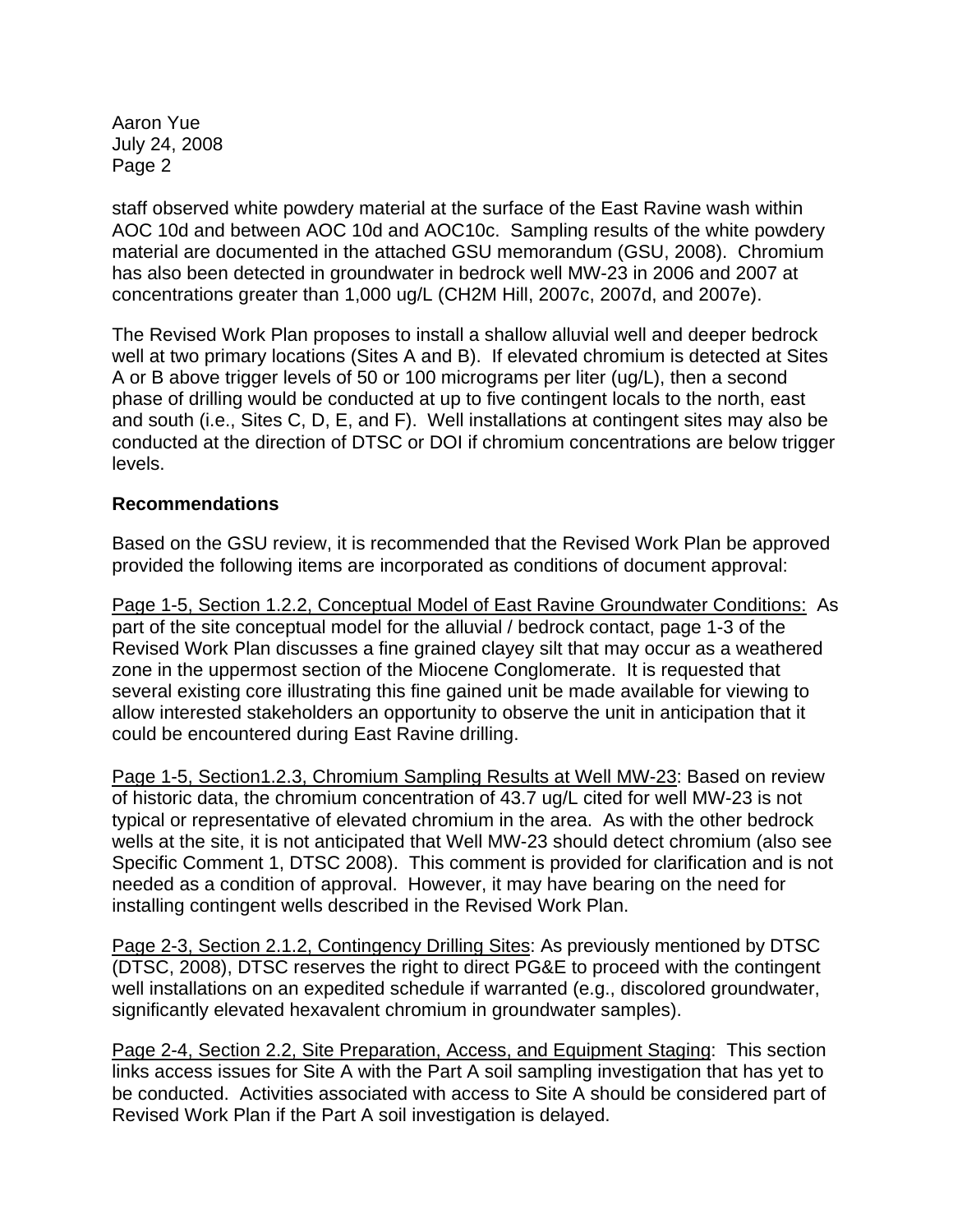Aaron Yue July 24, 2008 Page 3

Page 2-7, Section 2.3.3, Soil Sample Collection for Laboratory Analysis: Soil/rock samples should be collected throughout the unsaturated zone for the Site A location during drilling to assist information gathering of the soil sampling investigation. One sample approximately every ten feet should be collected for the analyses specified within the section. This soil data will aid in assessing if residual soil contamination, if present, is a threat to groundwater resources.

Page 2-14, Section 2.5.1, Paragraph 3, Perched/Shallow Groundwater Monitoring Well Design and Specifications: The section states that the objective will be to screen the most permeable zone in the interval *near the bedrock interface* (emphasis added) should the top of bedrock occur below the water table. As it may be more appropriate to screen alluvium near the water table in this case, it is requested that PG&E seek approval from DTSC regarding screen locations prior to well installation.

Page 2-14, Section 2.5.1.1, Well Casing and Screen: PG&E shall include, as an option to this section, to use an alternate shallow well design (e.g., Solinst<sup>®</sup> Continuous Multilevel Tubing System) that would allow monitoring of multiple zones. This option would be useful if the geology of the bedrock / alluvial contact necessitate monitoring more than one zone.

Page 3-1, Section 3.2 Equipment Decontamination: Access to Site A may require special decontamination, staging, and soil handling issues since the surface of the wash contains elevated chromium (GSU, 2008) above site comparison values. PG&E will need to meet with involved agencies if this issue is not addressed through the Part A soils investigation.

Figure 3: The apparent dip of the inferred detachment fault appears to have been inappropriately plotted. A shallower apparent dip is expected. Reports generated from the investigation should include accurate plots that best represent site conditions.

Figure 3: Based on site specific field information for Site A, the borehole may be deepened to increase the total saturated thickness capable of being monitored. A decision to increase the depth of the borehole (e.g., additional 50 feet) would be made in consultation with PG&E and involved agencies.

Figure 5: To meet minimum standards, a 2-inch annular space should be maintained for conventional well construction including the conductor casing. The 8-inch diameter borehole pictured would have to be enlarged to at least 9 inches to accommodate the 5 inch conductor casing. A hollow stem auger or other drilling method could accomplish this task as could modifications to the well design.

Questions regarding this memorandum should be directed to Chris Guerre at (714) 484-5422 or by email at [cguerre@dtsc.ca.gov](mailto:cguerre@dtsc.ca.gov).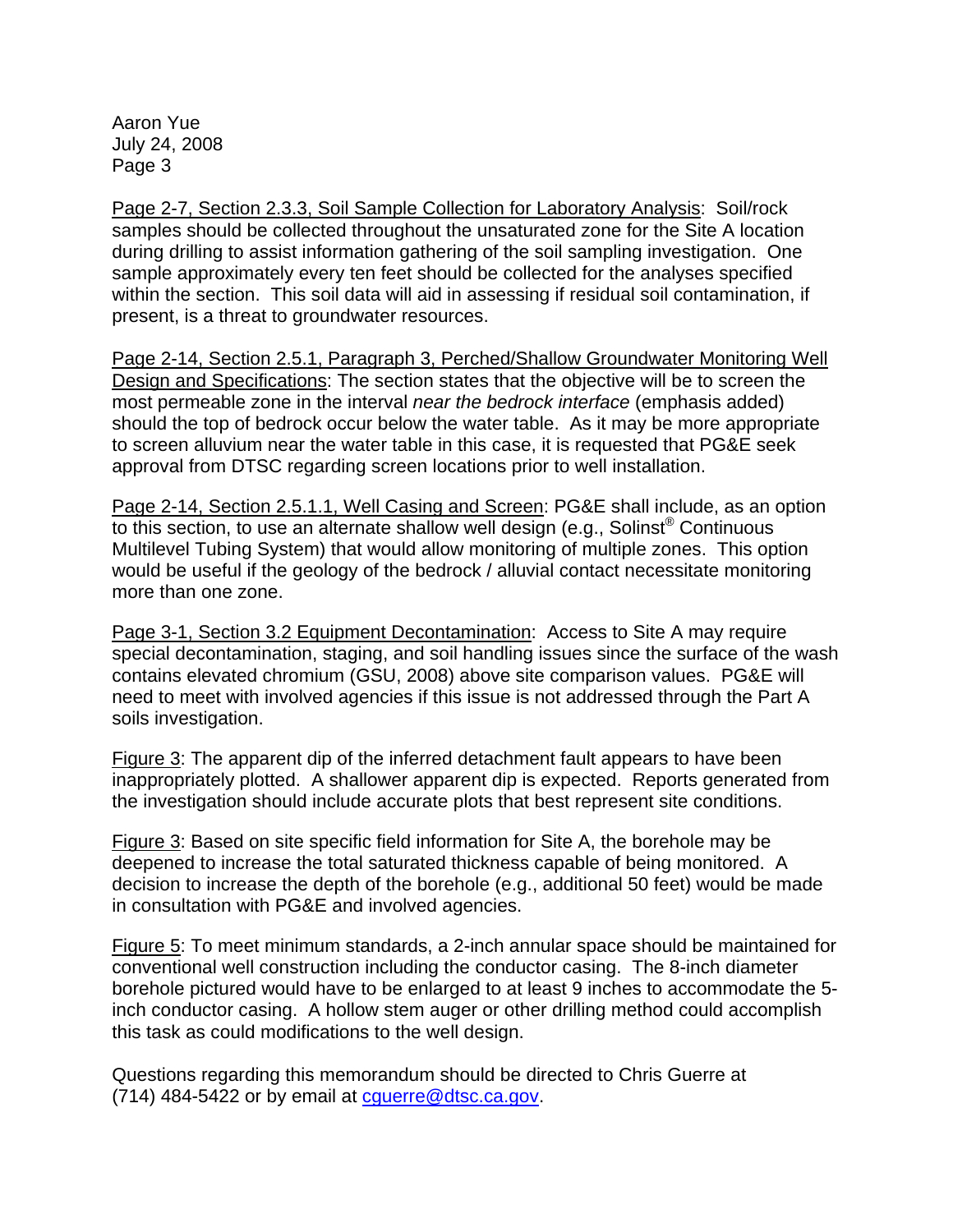Aaron Yue July 24, 2008 Page 4

## **References**

CH2M Hill*,* December 11, 2007a.Work Plan for East Ravine Groundwater Investigation, PG&E Topock Compressor Station, Needles, California.

CH2M Hill, August 10, 2007b. RCRA Facility Investigation/Remedial Investigation Report, PG&E Topock Compressor Station, Needles, California. Volume 1 - Site Background and History.

CH2M Hill, 2007c. Evaluation of Recent Anomalous Sampling Results at Well MW-23, TWG Meeting 8/2/07.

CH2M Hill, August 31, 2007d. Groundwater and Surface Water Monitoring Report, Second Quarter 2007, PG&E Topock Compressor Station, Needles, California.

CH2M Hill, April 2, 2007e. Groundwater and Surface Water Monitoring Report, Fourth Quarter 2006, Annual Summary, PG&E Topock Compressor Station, Needles, California.

CH2M Hill, November 16, 2006. RCRA Facility Investigation/Remedial Investigation Soil Investigation Work Plan, Part A, PG&E Topock Compressor Station, Needles, California.

GSU, June 18, 2008. Field Report: White Powder Occurrences in the East Ravine - Area of Concern (AOC) 10, Pacific Gas and Electric (PG&E) Company, Topock Compressor Station, Needles, California.

DOI, June 6, 2008. Letter to PG&E. "PG&E Topock Compressor Station Remediation Site – DOI Final Comments on the *East Ravine Groundwater Investigation Work Plan*, December 11, 2007."

DTSC, May 9, 2008. Letter to PG&E. "Directions on the Responses to Comments, East Ravine Groundwater Investigation for Pacific Gas and Electric Company (PG&E), Topock Compressor Station, Needles, California (EPA ID No. CAT080011729)."

DTSC, October 29, 2007. Letter to PG&E. "Workplan for Groundwater Investigation in Area of Concern 10 – East Ravine at Pacific Gas and Electric Company (PG&E), Topock Compressor Station, Needles, California (EPA ID No. CAT080011729)."

PG&E, February 1, 2008. Responses to Comments on the Work Plan for East Ravine Groundwater Investigation, PG&E Topock Compressor Station, Needles, California.